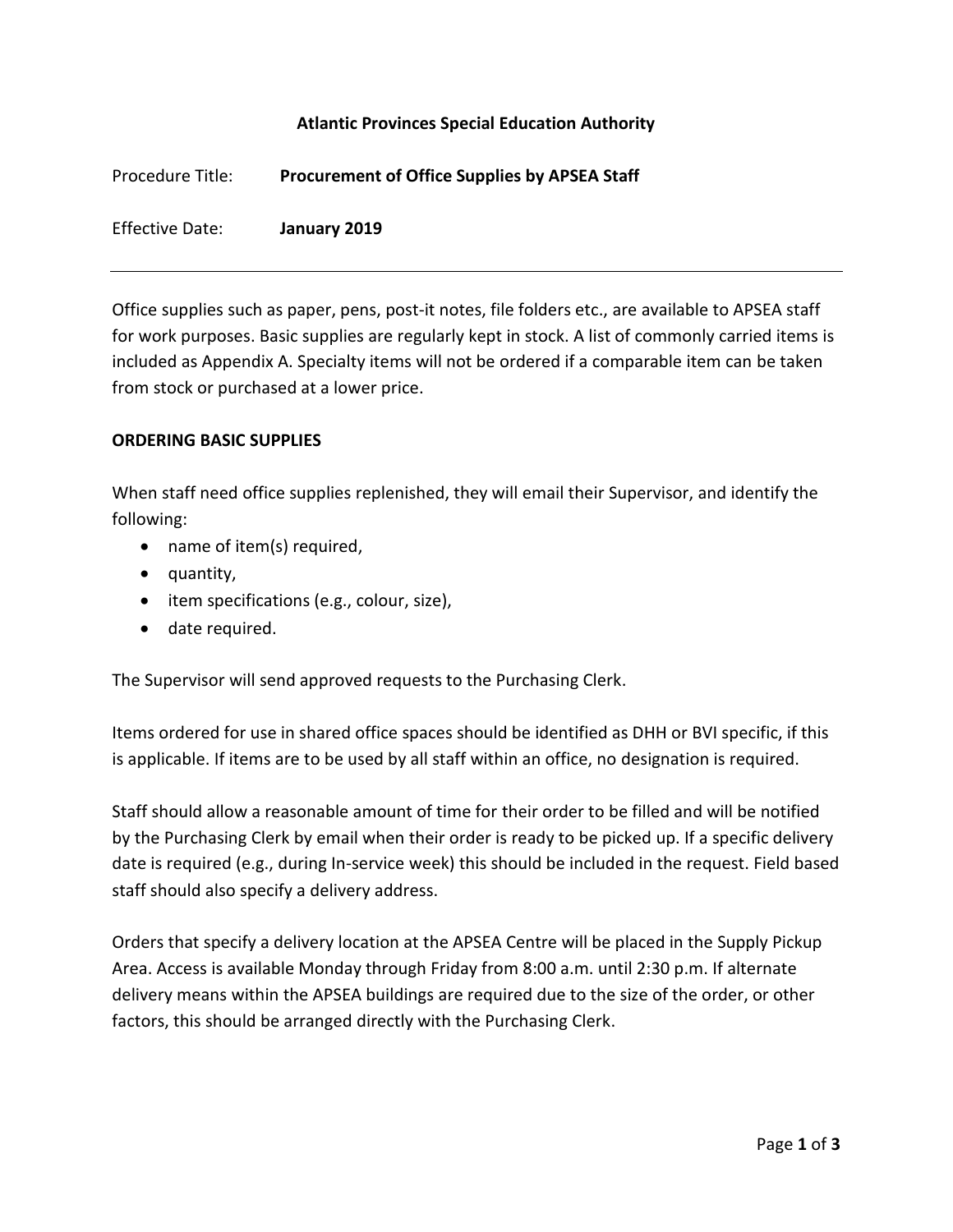## **SPECIAL ORDERS (ITEMS NOT IN STOCK)**

For procurement of items not regularly, or currently, in stock an email or an APSEA Requisition Form is required. The email or Requisition Form must be submitted to the staff person's direct Supervisor for approval. Approved requests will be sent to the Purchasing Clerk by the Supervisor with a copy to the staff person, so that they are aware the request is proceeding.

Once requested items arrive staff will be informed by an email from the Purchasing Clerk that items are available for pick up, or are being sent to the specified delivery address.